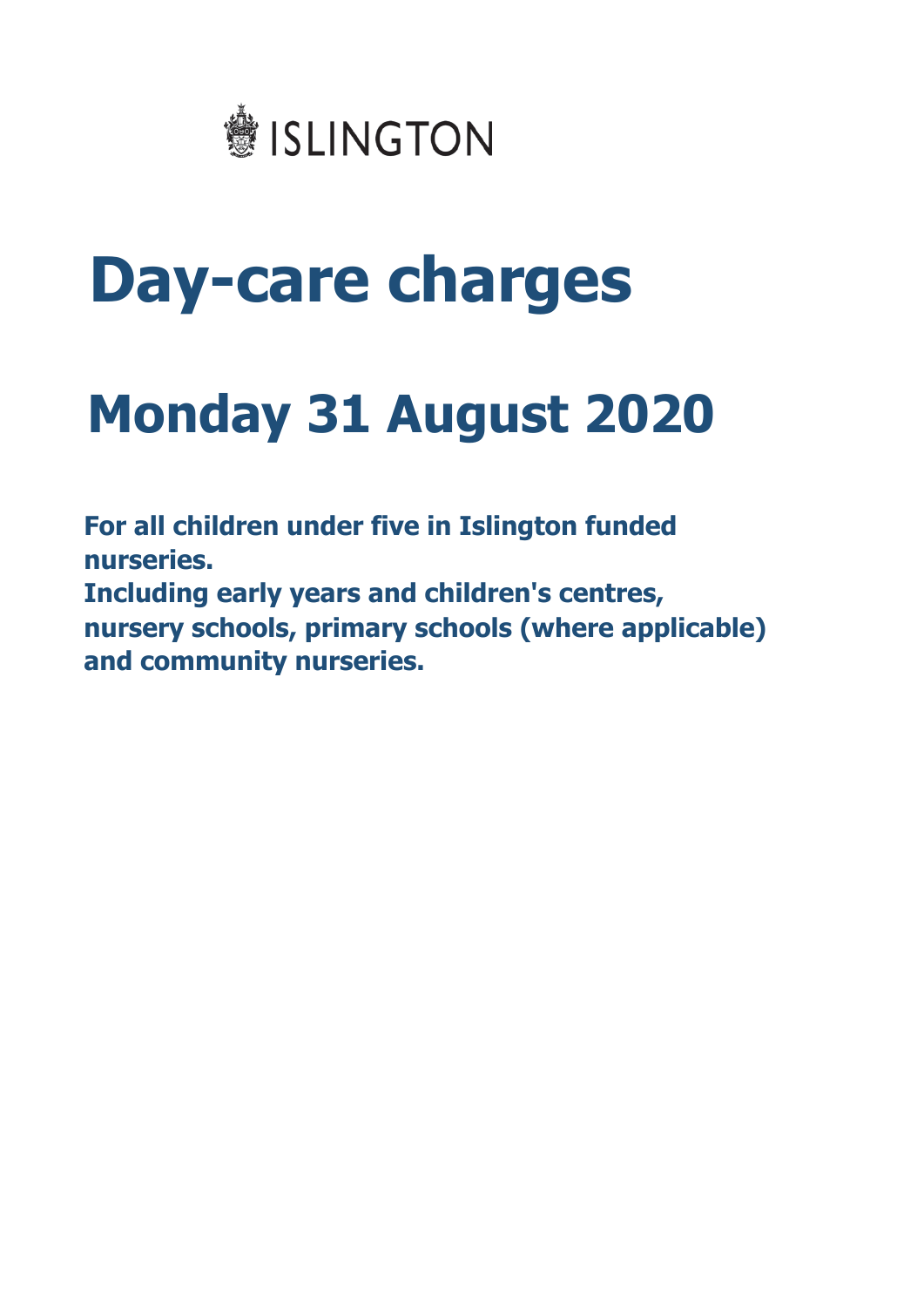#### **Day-care Charges from 31 August 2020**

**For all children under five in Islington funded nurseries. Including early years and children's centres, nursery schools, primary schools (where applicable) and community nurseries.**

| <b>Weekly charges for 5 days per</b><br>week 8.00am - 6.00pm | <b>Term Time and Holidays</b><br>(49/50 weeks) |                                                                                                                                                                                       | <b>Term Time (39 weeks)</b> |                               |                                                                   | Holidays (10/11<br>weeks) |
|--------------------------------------------------------------|------------------------------------------------|---------------------------------------------------------------------------------------------------------------------------------------------------------------------------------------|-----------------------------|-------------------------------|-------------------------------------------------------------------|---------------------------|
|                                                              |                                                | Charges applied at the start of the term after the child's 2nd and 3rd birthdays.<br>The relevant dates (in relation to the age criteria) are 31 March, 31 August and<br>31 December. |                             |                               |                                                                   |                           |
|                                                              | <b>Under 2s</b>                                | $2 - 3s$ no free<br>entitlements                                                                                                                                                      |                             | to 15 hrs free to 15 hrs free | 2 - 3s entitled 3 & 4s entitled 3 & 4s entitled<br>to 30 hrs free | $3$ and $4s$              |
| <b>Bands</b>                                                 |                                                |                                                                                                                                                                                       |                             |                               |                                                                   |                           |
| Band 1 (Up to £24,999)                                       | £199.63                                        | £195.49                                                                                                                                                                               | £136.84                     | £137.00                       | £78.29                                                            | £156.57                   |
| Band 2 (£25,000 - £30,999)                                   | £211.25                                        | £207.10                                                                                                                                                                               | £144.97                     | £144.98                       | £82.85                                                            | £165.69                   |
| Band 3 (£31,000 - £39,999)                                   | £229.89                                        | £225.38                                                                                                                                                                               | £157.77                     | £157.76                       | £90.15                                                            | £180.31                   |
| Band 4 (£40,000 - £49,999)                                   | £254.75                                        | £249.75                                                                                                                                                                               | £174.83                     | £174.83                       | £99.90                                                            | £199.80                   |
| Band 5 (£50,000 - £59,999)                                   | £285.81                                        | £280.21                                                                                                                                                                               | £196.14                     | £196.14                       | £112.08                                                           | £224.17                   |
| New Band 6 (£60,000 - £69,999)                               | £323.09                                        | £316.75                                                                                                                                                                               | £221.73                     | £221.73                       | £126.70                                                           | £253.41                   |
| New Band 7 (£70,000 - £79,999)                               | £335.76                                        | £329.17                                                                                                                                                                               | £230.42                     | £230.42                       | £131.67                                                           | £263.34                   |
| New Band 8 (£80,000 - £89,999)                               | £394.82                                        | £358.92                                                                                                                                                                               | £251.25                     | £251.25                       | £143.57                                                           | £287.14                   |
| New Band 9 (£90,000 - £99,999)                               | £417.49                                        | £379.53                                                                                                                                                                               | £265.67                     | £265.67                       | £151.82                                                           | £303.62                   |
| New Band 10 (£100,000 - £120,000)                            | £425.18                                        | £386.52                                                                                                                                                                               | £270.57                     | £270.57                       | £154.61                                                           | £309.22                   |
| New Band 11 (above £120,000)                                 | £449.30                                        | £408.45                                                                                                                                                                               | £285.91                     | £285.92                       | £163.38                                                           | £326.76                   |
| Out of Borough/Marketed                                      | £473.69                                        | £430.62                                                                                                                                                                               | £301.44                     | £301.44                       | £172.25                                                           | £344.49                   |

| <b>Hourly Charges</b>             | <b>Term Time and Holidays</b><br>(49/50 weeks) |                                                                                                                                                                                       | <b>Term Time (39 weeks)</b> |                                                                                                 |       | Holidays (10/11<br>weeks) |
|-----------------------------------|------------------------------------------------|---------------------------------------------------------------------------------------------------------------------------------------------------------------------------------------|-----------------------------|-------------------------------------------------------------------------------------------------|-------|---------------------------|
|                                   |                                                | Charges applied at the start of the term after the child's 2nd and 3rd birthdays.<br>The relevant dates (in relation to the age criteria) are 31 March, 31 August and<br>31 December. |                             |                                                                                                 |       |                           |
| <b>Bands</b>                      | <b>Under 2s</b>                                | $2 - 3s$ no free<br>entitlements                                                                                                                                                      |                             | 2 - 3s entitled 3 & 4s entitled 3 & 4s entitled<br>to 15 hrs free to 15 hrs free to 30 hrs free |       | $3$ and $4s$              |
| Band 1 (Up to £24,999)            | £3.99                                          | £3.91                                                                                                                                                                                 | £3.91                       | £3.91                                                                                           | £3.91 | £3.13                     |
| Band 2 (£25,000 - £30,999)        | £4.22                                          | £4.14                                                                                                                                                                                 | £4.14                       | £4.14                                                                                           | £4.14 | £3.31                     |
| Band 3 (£31,000 - £39,999)        | £4.60                                          | £4.51                                                                                                                                                                                 | £4.51                       | £4.51                                                                                           | £4.51 | £3.61                     |
| Band 4 (£40,000 - £49,999)        | £5.09                                          | £5.00                                                                                                                                                                                 | £5.00                       | £5.00                                                                                           | £5.00 | £4.00                     |
| Band 5 (£50,000 - £59,999)        | £5.72                                          | £5.60                                                                                                                                                                                 | £5.60                       | £5.60                                                                                           | £5.60 | £4.48                     |
| New Band 6 (£60,000 - £69,999)    | £6.46                                          | £6.34                                                                                                                                                                                 | £6.34                       | £6.34                                                                                           | £6.33 | £5.07                     |
| New Band 7 (£70,000 - £79,999)    | £6.72                                          | £6.58                                                                                                                                                                                 | £6.58                       | £6.58                                                                                           | £6.58 | £5.27                     |
| New Band 8 (£80,000 - £89,999)    | £7.90                                          | £7.18                                                                                                                                                                                 | £7.18                       | £7.18                                                                                           | £7.18 | £5.74                     |
| New Band 9 (£90,000 - £99,999)    | £8.35                                          | £7.59                                                                                                                                                                                 | £7.59                       | £7.59                                                                                           | £7.59 | £6.07                     |
| New Band 10 (£100,000 - £120,000) | £8.50                                          | £7.73                                                                                                                                                                                 | £7.73                       | £7.73                                                                                           | £7.73 | £6.18                     |
| New Band 11 (above £120,000)      | £8.99                                          | £8.17                                                                                                                                                                                 | £8.17                       | £8.17                                                                                           | £8.17 | £6.54                     |
| Out of Borough/Marketed           | £9.47                                          | £8.61                                                                                                                                                                                 | £8.61                       | £8.61                                                                                           | £8.61 | £6.89                     |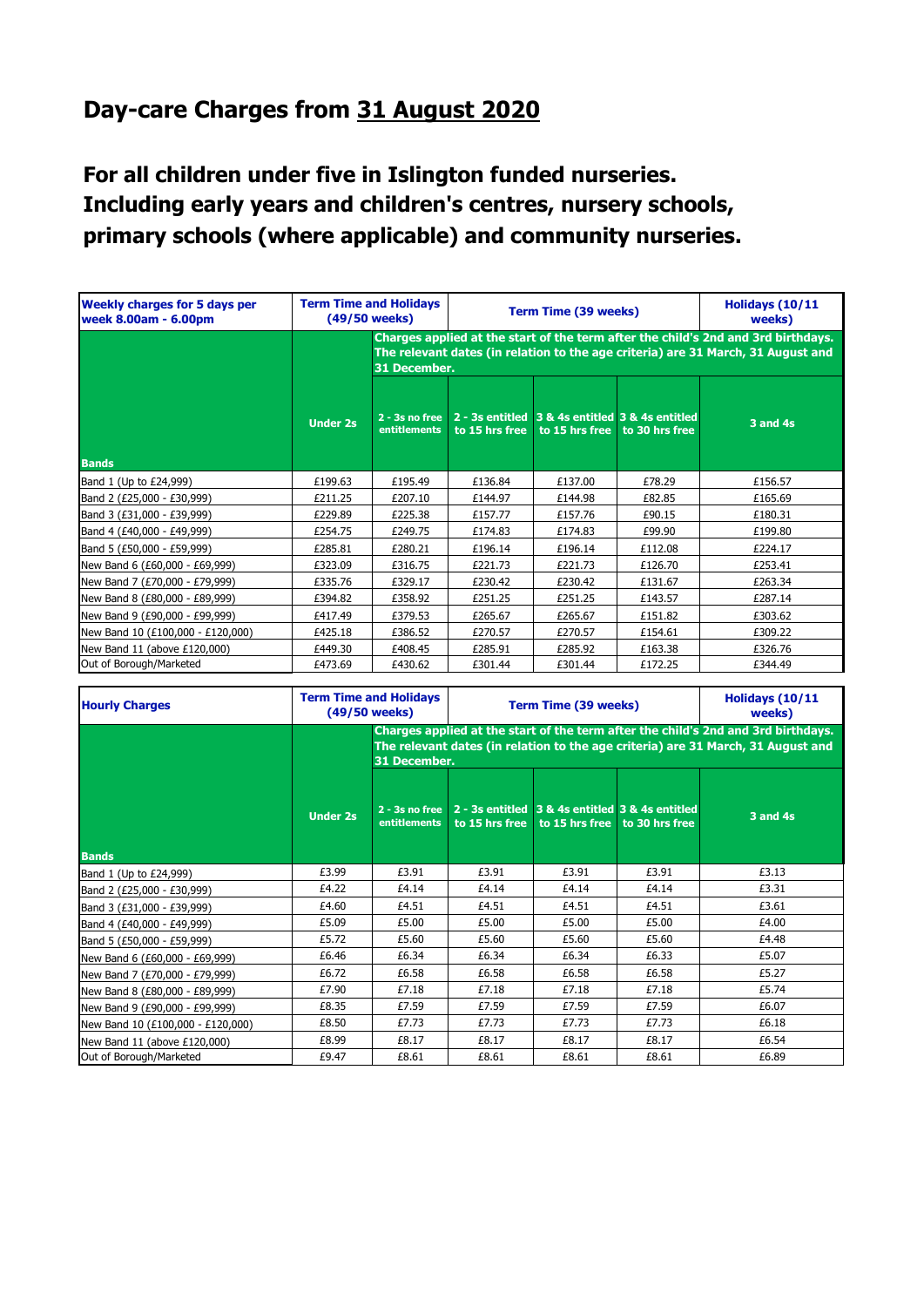## **Day-care Charges from 31 August 2020**

**For all children under five in Islington funded nurseries.**

**Including early years and children's centres, nursery schools,** 

**primary schools (where applicable) and community nurseries.**

| Weekly charges for 15 hrs per week for 2 year olds term after their 2nd birthday | <b>Term Time (39 Weeks) and</b><br>Holidays (10/11Weeks)                                                                                                                                                                             |  |  |
|----------------------------------------------------------------------------------|--------------------------------------------------------------------------------------------------------------------------------------------------------------------------------------------------------------------------------------|--|--|
| <b>Bands</b>                                                                     | Charges applied at the start of the<br>term after the child's 2nd birthday.<br>The relevant dates (in relation to the<br>age criteria) are 31 March, 31 August<br>and 31 December.                                                   |  |  |
| Band 1 (Up to £24,999)                                                           | £58.65                                                                                                                                                                                                                               |  |  |
| Band 2 (£25,000 - £30,999)                                                       | £62.13                                                                                                                                                                                                                               |  |  |
| Band 3 (£31,000 - £39,999)                                                       | £67.61                                                                                                                                                                                                                               |  |  |
| Band 4 (£40,000 - £49,999)                                                       | £74.93                                                                                                                                                                                                                               |  |  |
| Band 5 (£50,000 - £59,999)                                                       | £84.06                                                                                                                                                                                                                               |  |  |
| New Band 6 (£60,000 - £69,999)                                                   | £95.03                                                                                                                                                                                                                               |  |  |
| New Band 7 (£70,000 - £79,999)                                                   | £98.75                                                                                                                                                                                                                               |  |  |
| New Band 8 (£80,000 - £89,999)                                                   | £107.68                                                                                                                                                                                                                              |  |  |
| New Band 9 (£90,000 - £99,999)                                                   | £113.86                                                                                                                                                                                                                              |  |  |
| New Band 10 (£100,000 - £120,000)                                                | £115.96                                                                                                                                                                                                                              |  |  |
| New Band 11 (above £120,000)                                                     | £122.53                                                                                                                                                                                                                              |  |  |
| Out of Borough/Marketed                                                          | £129.19                                                                                                                                                                                                                              |  |  |
|                                                                                  |                                                                                                                                                                                                                                      |  |  |
| Hourly Charges for 2 year olds term after their 2nd birthday                     | <b>Term Time (39 Weeks) and</b><br><b>Holidays (10/11Weeks)</b>                                                                                                                                                                      |  |  |
|                                                                                  |                                                                                                                                                                                                                                      |  |  |
| <b>Bands</b>                                                                     | Charge applied at the start of the term<br>after the 2nd birthday. The relevant<br>dates (in relation to the age criteria)<br>are 31 March, 31 August and 31<br><b>December - hourly charges for</b><br>children attending 15 hours. |  |  |
| Band 1 (Up to £24,999)                                                           | £3.91                                                                                                                                                                                                                                |  |  |
| Band 2 (£25,000 - £30,999)                                                       | £4.14                                                                                                                                                                                                                                |  |  |
| Band 3 (£31,000 - £39,999)                                                       | £4.51                                                                                                                                                                                                                                |  |  |
| Band 4 (£40,000 - £49,999)                                                       | £5.00                                                                                                                                                                                                                                |  |  |
| Band 5 (£50,000 - £59,999)                                                       | £5.60                                                                                                                                                                                                                                |  |  |
| New Band 6 (£60,000 - £69,999)                                                   | £6.34                                                                                                                                                                                                                                |  |  |
| New Band 7 (£70,000 - £79,999)                                                   | £6.58                                                                                                                                                                                                                                |  |  |
| New Band 8 (£80,000 - £89,999)                                                   | £7.18                                                                                                                                                                                                                                |  |  |
| New Band 9 (£90,000 - £99,999)                                                   | £7.59                                                                                                                                                                                                                                |  |  |
| New Band 10 (£100,000 - £120,000)                                                | £7.73                                                                                                                                                                                                                                |  |  |
| New Band 11 (above £120,000)<br>Out of Borough/Marketed                          | £8.17                                                                                                                                                                                                                                |  |  |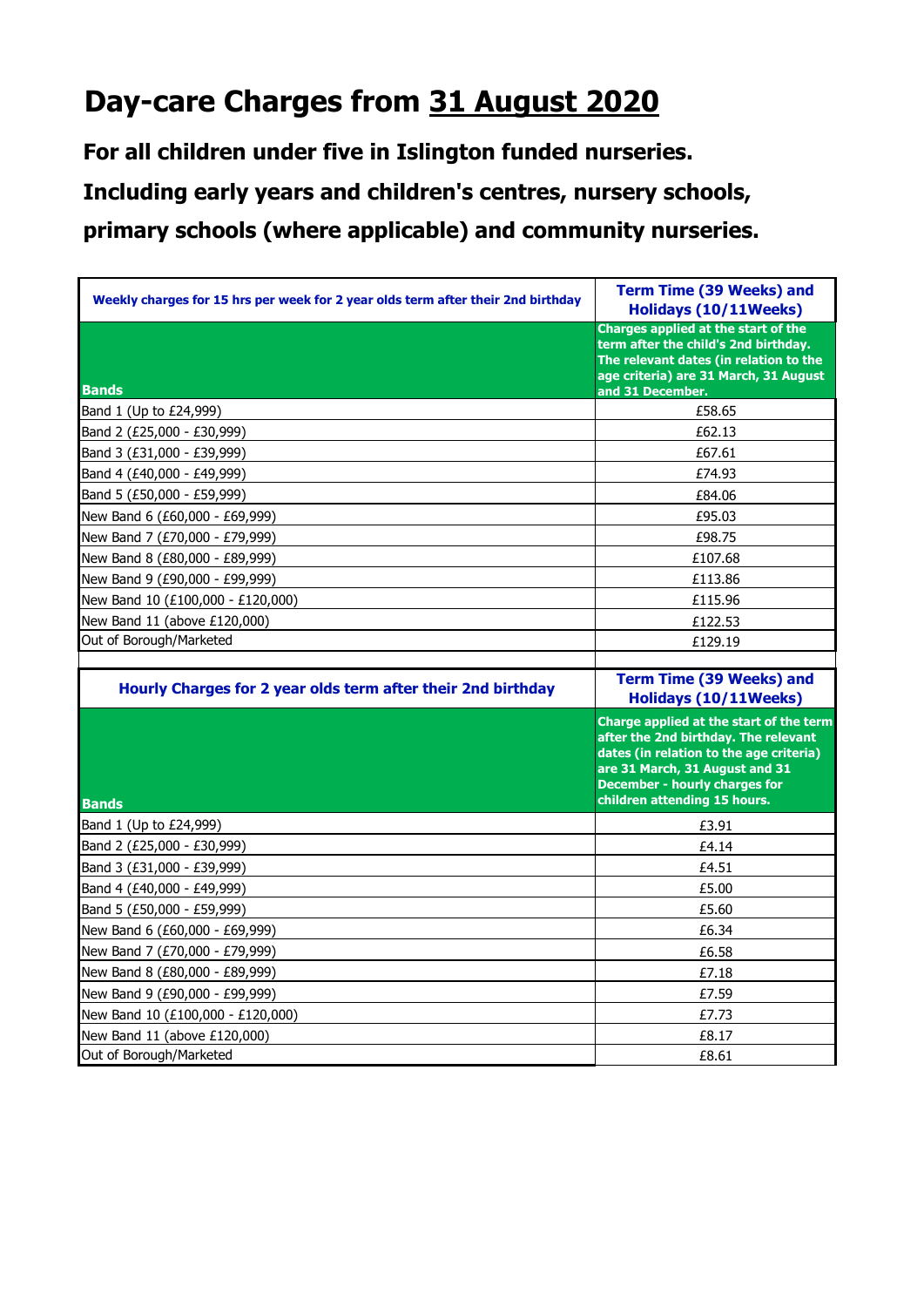## **Day-care Charges from 31 August 2020**

**For all children under five in Islington funded nurseries. Including early years and children's centres, nursery schools, primary schools (where applicable) and community nurseries.**

| Weekly charges for 15 hrs per week for 3 and 4 year olds term after their 3rd birthday | <b>Term Time (39 Weeks)</b>                                                                                                                                                                                                   |  |
|----------------------------------------------------------------------------------------|-------------------------------------------------------------------------------------------------------------------------------------------------------------------------------------------------------------------------------|--|
| <b>Bands</b>                                                                           | <b>Charges applied at the start of the</b><br>term after the child's 3rd birthday.<br>The relevant dates (in relation to the<br>age criteria) are 31 March, 31 August<br>and 31 December                                      |  |
| Band 1 (Up to £24,999)                                                                 | £58.71                                                                                                                                                                                                                        |  |
| Band 2 (£25,000 - £30,999)                                                             | £62.13                                                                                                                                                                                                                        |  |
| Band 3 (£31,000 - £39,999)                                                             | £67.61                                                                                                                                                                                                                        |  |
| Band 4 (£40,000 - £49,999)                                                             | £74.93                                                                                                                                                                                                                        |  |
| Band 5 (£50,000 - £59,999)                                                             | £84.06                                                                                                                                                                                                                        |  |
| New Band 6 (£60,000 - £69,999)                                                         | £95.03                                                                                                                                                                                                                        |  |
| New Band 7 (£70,000 - £79,999)                                                         | £98.75                                                                                                                                                                                                                        |  |
| New Band 8 (£80,000 - £89,999)                                                         | £107.68                                                                                                                                                                                                                       |  |
| New Band 9 (£90,000 - £99,999)                                                         | £113.86                                                                                                                                                                                                                       |  |
| New Band 10 (£100,000 - £120,000)                                                      | £115.96                                                                                                                                                                                                                       |  |
| New Band 11 (above £120,000)                                                           | £122.54                                                                                                                                                                                                                       |  |
| Out of Borough/Marketed                                                                | £129.19                                                                                                                                                                                                                       |  |
|                                                                                        |                                                                                                                                                                                                                               |  |
| Hourly Charges for 3 and 4 year olds term after their 3rd birthday                     | <b>Term Time (39 Weeks)</b>                                                                                                                                                                                                   |  |
|                                                                                        |                                                                                                                                                                                                                               |  |
| <b>Bands</b>                                                                           | Charge applied at the start of the<br>term after the 3rd birthday. The<br>relevant dates (in relation to the age<br>criteria) are 31 March, 31 August and<br>31 December - hourly charges for<br>children attending 15 hours. |  |
| Band 1 (Up to £24,999)                                                                 | £3.91                                                                                                                                                                                                                         |  |
| Band 2 (£25,000 - £30,999)                                                             | £4.14                                                                                                                                                                                                                         |  |
| Band 3 (£31,000 - £39,999)                                                             | £4.51                                                                                                                                                                                                                         |  |
| Band 4 (£40,000 - £49,999)                                                             | £5.00                                                                                                                                                                                                                         |  |
| Band 5 (£50,000 - £59,999)                                                             | £5.60                                                                                                                                                                                                                         |  |
| New Band 6 (£60,000 - £69,999)                                                         | £6.34                                                                                                                                                                                                                         |  |
| New Band 7 (£70,000 - £79,999)                                                         | £6.58                                                                                                                                                                                                                         |  |
| New Band 8 (£80,000 - £89,999)                                                         | £7.18                                                                                                                                                                                                                         |  |
| New Band 9 (£90,000 - £99,999)                                                         | £7.59                                                                                                                                                                                                                         |  |
| New Band 10 (£100,000 - £120,000)                                                      | £7.73                                                                                                                                                                                                                         |  |
| New Band 11 (above £120,000)                                                           | £8.17                                                                                                                                                                                                                         |  |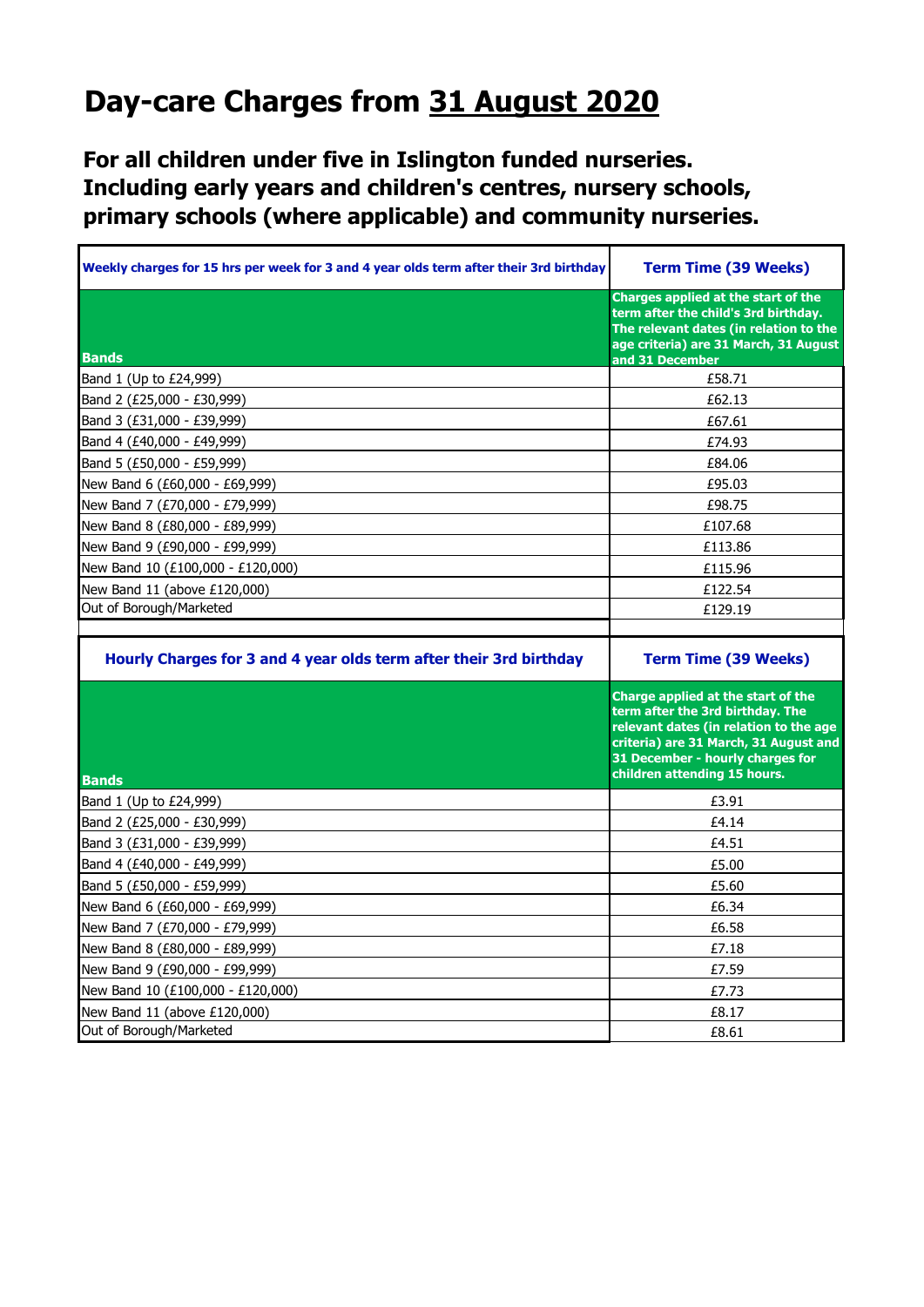#### **Islington's Early Years, Children's Centre's and Nursery Schools**

#### **Play-scheme charges per week from 31 August 2020 (2% increase)**

| <b>Charges</b>                             | For 8-6 pm provision |        |
|--------------------------------------------|----------------------|--------|
| Under 3s                                   |                      |        |
| 10 hrs per day - 8.00-6.00 50 hrs per week |                      | 161.23 |
| 3s & above                                 |                      |        |
| 10 hrs per day - 8.00-6.00 50 hrs per week |                      | 145.91 |
| <b>Concessionary Charges</b>               |                      |        |
| Under 3s                                   |                      |        |
| 10 hrs per day - 8.00-6.00 50 hrs per week |                      | 80.80  |
|                                            |                      |        |
| 3s & above                                 |                      |        |
| 10 hrs per day - 8.00-6.00 50 hrs per week |                      | 73.57  |

#### **In addition lunch is charged separately.**

Play-scheme places are available to children who have left the setting and to siblings.

Please note: The council has a **'NO ARREARS'** Policy. All arrears MUST be cleared before a Play-scheme place can be offered, all Play-scheme charges will be paid in advance.